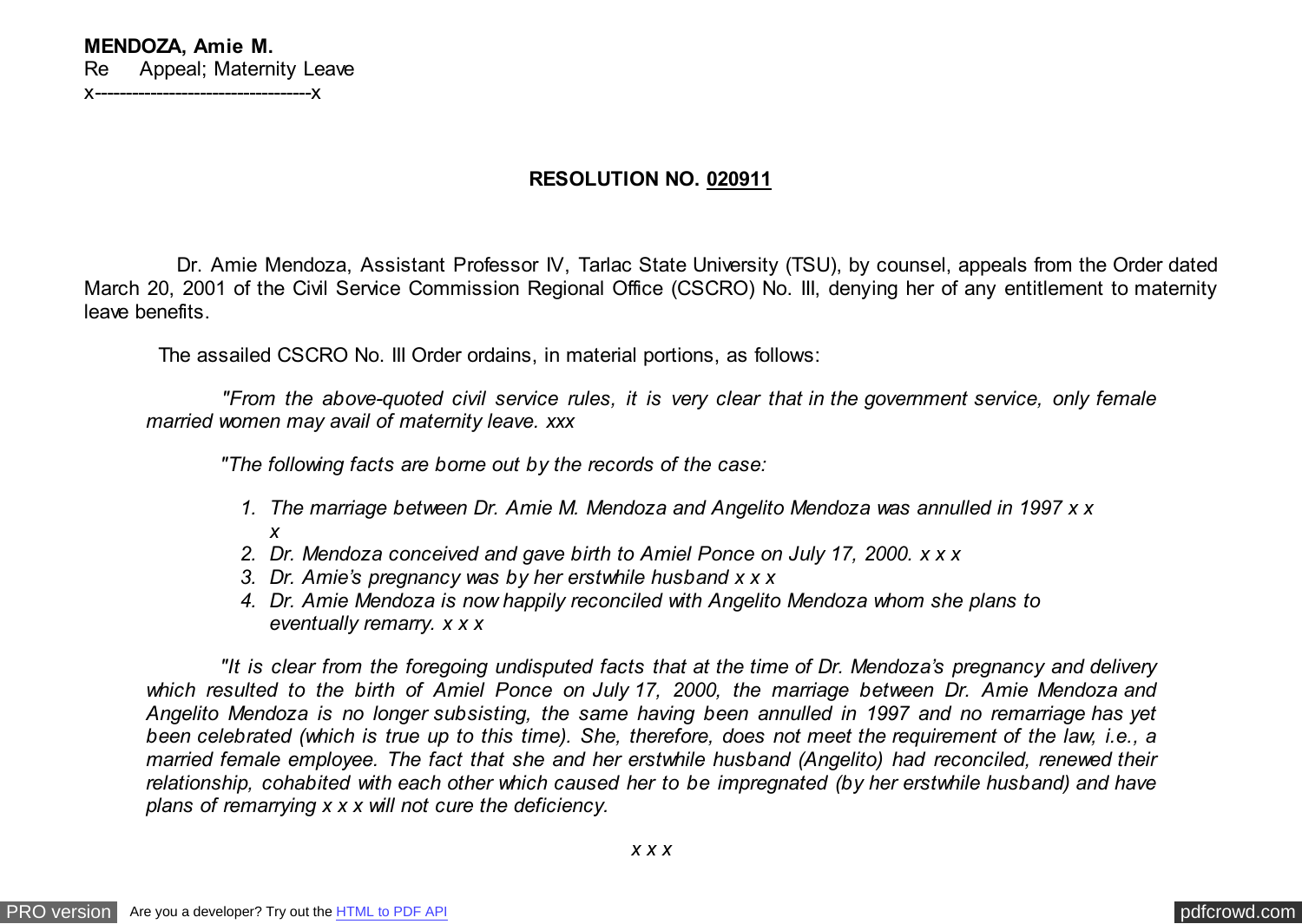*"WHEREFORE, Dr. Amie M. Mendoza is not entitled to maternity leave benefits in the amount of twenty four thousand and three pesos (P24,003.00) from June 7, 2000 to August 3, 2000."*

 In impugning the above Order, Mendoza assigns the singular error that the CSCRO No. III "erred in not excepting appellant from Sections 11 and 13, Rule XVI of CSC Memorandum Circular No. 41, s. 1998, when compelling equitable considerations that call for the relaxation of the rule are manifest in the birth of Amiel Ponce Muldong Mendoza."

 It is her submission that the strict application of the rule on maternity leave benefits should not encompass her considering that she "is situated exceptionally in a very extreme circumstance." *Au contraire*, the Commission should rather "relax the rule as an aid to justice and thereby prevent its becoming a great hindrance and chief enemy of equity." She posits the view that generally, "where the law does not make any exception, courts may not except something unless compelling reasons exist to justify it." In her case, she contends that "compelling reasons and a laudable purpose exist to justify a relaxation of the stringent application of the rules so as not to defeat (her) exceptionally meritorious situation." She advances the following reasons:

 *"First, our Family Code and several family or marital laws strongly promote and encourage family reconciliation, especially among separated spouses. This is in consonance with the clear mandate of the 1987 Philippine Constitution to render due emphasis to family integrity and solidarity. Amiel Ponce is an evident fruit of this much desired reconciliation.*

## *x x x*

 *"Secondly, it should be underscored that the law on maternity leave benefits was crafted primarily to assist and support the beneficiary in weathering the medical hardships of child birth or possible miscarriage. In other words, the benefit is generally given to pregnant women, regardless of their civil status. In fact, under the SSS law, the benefit is indiscriminately afforded to every female employee-- that is, without regard on whether she is married or not.*

## *x x x*

 *"Lastly, by the principle of estoppel, the university is already barred from rejecting Dr. Mendoza's claim for maternity leave benefits. Her application and clearance for maternity leave were all considered and approved by the concerned officials; Dr. Mendoza is now entitled to enjoy her benefits without any further delay."*

 Finally, she invokes the constitutional obligation of the State to protect and safeguard the sanctity of the family and its solidarity, it being the basic autonomous social institution and the foundation of the nation, as a sufficient justification to warrant her the benefit of the maternity leave privilege. Denying her such benefit would, to her mind, be "subversive to the stability of the family, a basic social institution which public policy cherishes and protects."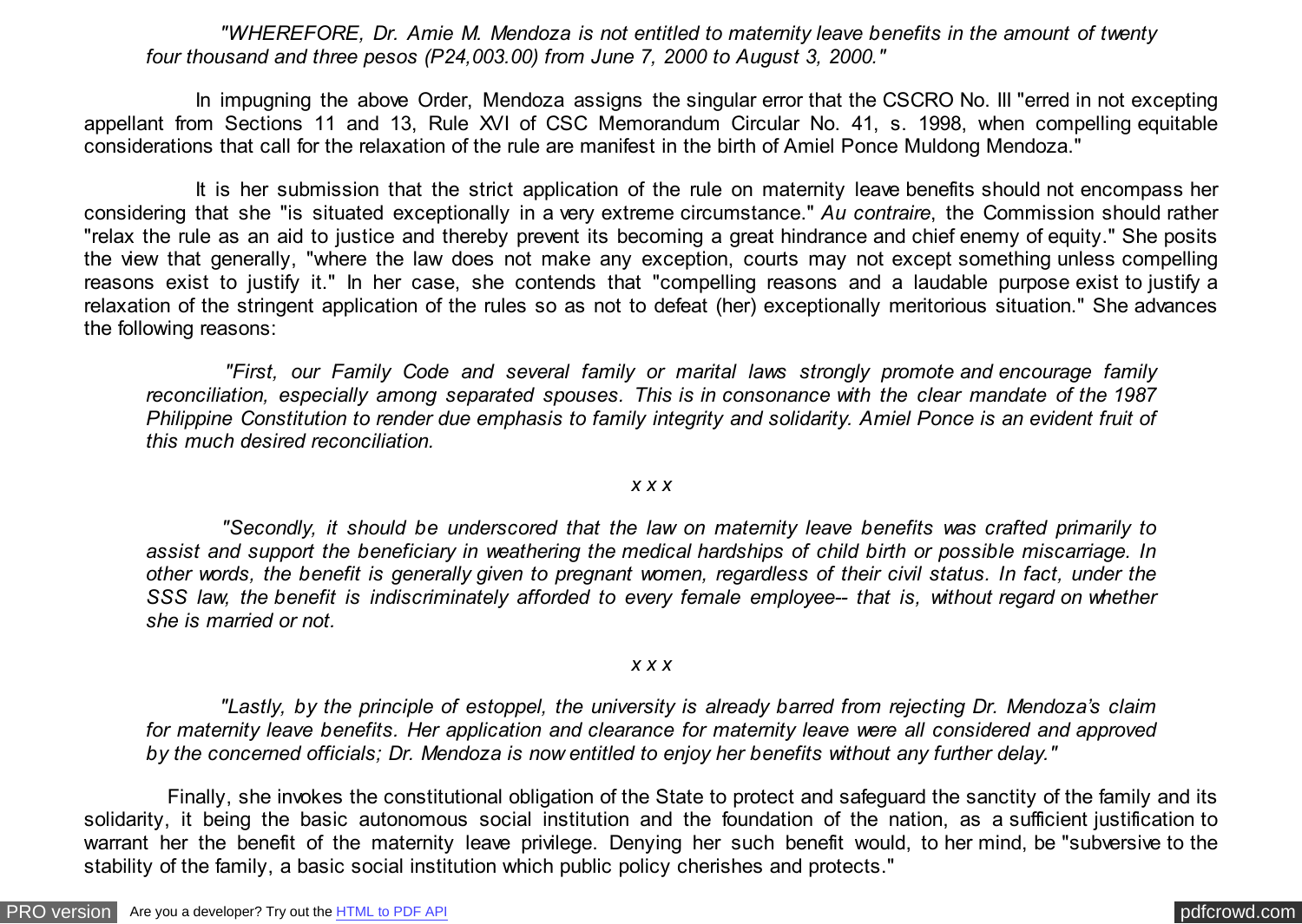The instant controversy traces its genesis when just like any couple bedazzled by the charm of starting a life together, Mendoza and her estranged husband, Antonio Mendoza, trudged down the aisle of matrimonial union in 1989. Their marital bliss proved to be short-lived, however. In 1997, although already blessed with one child, they faced serious differences that soon led to the judicial dissolution of their marital ties. The resultant marriage annulment notwithstanding, through the help of their relatives and friends, the two rekindled their love and affection for each other, causing them to reconcile and cohabit anew, in the hope of taking another crack at marriage. A few months passed, Mendoza conceived for the second time.

 Anticipating the birth of their second child, Mendoza applied for a sixty-day maternity leave with her employer, the TSU, effective from June 5, 2000 to August 3, 2000. Owing to the absence of any information regarding the annulment of her marriage, the TSU stamped its imprimatur to the maternity leave application. Shortly thereafter, the University got wind of the marriage annulment, and Mendoza was thereupon advised of the denial of her maternity leave benefits for the reason that at the time of the childbirth, she was not married. Obviously aggrieved by the sudden turn-around, Mendoza, through counsel, appealed. To resolve the issue definitively, the University foisted a query before the CSCRO No. III, which was replied to by way of the Order now being challenged.

 The crux of the present controversy lies in the application of the civil service rule governing the grant of maternity leave benefits as embodied under **Section 11 of CSC Memorandum Circular (MC) No. 41, s. 1998, as amended by CSC MC No. 14, s. 1999**, which stipulates:

 *"Sec. 11. Conditions for the grant of maternity leave. – Married women in the government service who have rendered an aggregate of two (2) or more years of service, shall, in addition to the vacation and sick leave granted them, be entitled to maternity leave of sixty (60) calendar days with full pay.*

 *"In the case of those in the teaching profession, maternity benefits can be availed of even if the period of delivery occurs during the long vacation, in which case, both the maternity benefits and the proportional vacation pay shall be received by the teacher concerned.*

 *"Maternity leave of those who have rendered one (1) year or more but less than two (2) years of service shall be computed in proportion to their length of service, provided, that those who have served for less than one (1) year shall be entitled to 60-day maternity leave with half-pay.*

 *"It is understood that enjoyment of maternity leave cannot be deferred but it should be availed of either before or after the actual period of delivery in a continuous and uninterrupted manner, not exceeding 60 calendar days."*

 Going by its literal language, the above-quoted provision confines or restricts the grant of maternity leave benefits to a female employee, who is married and is about to deliver or has just delivered a baby. Strictly speaking therefore, Mendoza, not being married at the time of her child-birth, should be ineligible from availing the same, inasmuch as her marriage was judicially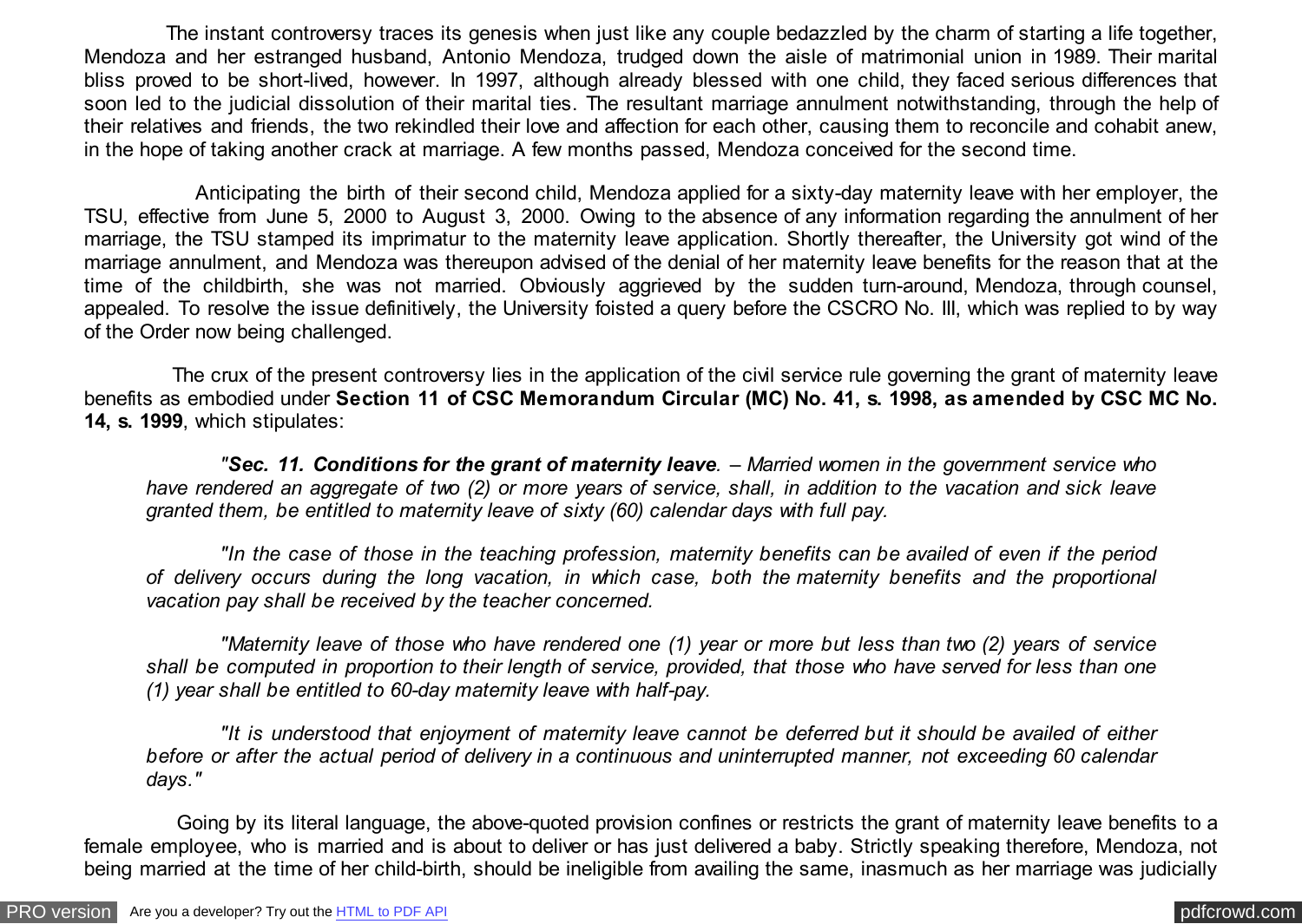dissolved in 1997, and the delivery came in 2000.

 But there are certain factors that persuade the Commission, insofar as the peculiar facts of this particular case, from readily adopting such a view. As a matter of fact, it is convinced that to relax the rule on the grant of maternity leave benefits with respect to Mendoza would better conduce to the interests of all concerned. Moreover, recent trends in family laws support such a liberal treatment.

 The grant of maternity leave benefits partakes the nature of a social measure or legislation. Being a social legislation, it is the welfare or well-being of the intended recipients or beneficiaries – the working mothers in the employ of the government – that is of primordial concern. Thus, whenever so dictated by the attendant facts and circumstances, the rule on maternity leave benefits may be adjusted depending on the peculiarities of each case. Ultimately, a law or rule should not be so rigid and inflexible as to be immune and resistant to any adaptation or change. For when such law or rule loses its ability to cope with actual exigencies or realities, it loses its force and relevance, and it becomes useless as an instrument of public order and stability.

 In the present case, given the surrounding factual milieu, the better rule is to warrant Mendoza her entitlement of maternity leave benefits. While she is not married at the time of her delivery in the sense that the matrimonial union binding her and the father of her baby had been dissolved earlier, no material prejudice or substantial detriment would be caused to the public interest were she be permitted to claim such benefits. Remember that the child, whose delivery it was which prompted Mendoza's application for maternity leave, though begotten out of wedlock, is not a product of an illicit or immoral relationship. He/she is, in fact, the ripening fruit of the reconciliation efforts of two couples, who, after improvidently breaking their marital bond, have realized their past mistakes, and are ready to embark once again towards rebuilding their family. It would be dealing a harsh and fatal blow to such reconciliatory measure, which the law looks with great favor and even encourages considering the weighty importance of a strong and unified family in Philippine societal fabric, if Mendoza is imprudently denied her claim.

 More importantly, Mendoza's bid may be founded on the provisions of Republic Act (RA) No. 8972 or the so-called Solo Parent's Act. In brief, RA No. 8972 extends certain rights and privileges to solo parents in due recognition of their sacrifices in single-handedly raising their children to become disciplined and productive members of society. The term "solo parent" to which the law refers, imports or contemplates any of the following categories:

- 1. a woman who gives birth as a result of a rape and other crimes against chastity;
- 2. parent left solo or alone with the responsibility of parenthood due to death of spouse;
- 3. parent left solo or alone with the responsibility of parenthood while the spouse is detained or serving sentence;
- 4. parent left solo or alone with the responsibility of parenthood due to physical and/or mental incapacity of spouse;
- 5. parent left solo or alone with the responsibility of parenthood due to legal separation or de facto separation from spouse for at least one year;
- 6. parent left solo or alone with the responsibility of parenthood due to declaration of nullity or annulment of marriage as decreed by a court or by a church, as long as he is entrusted with the custody of children;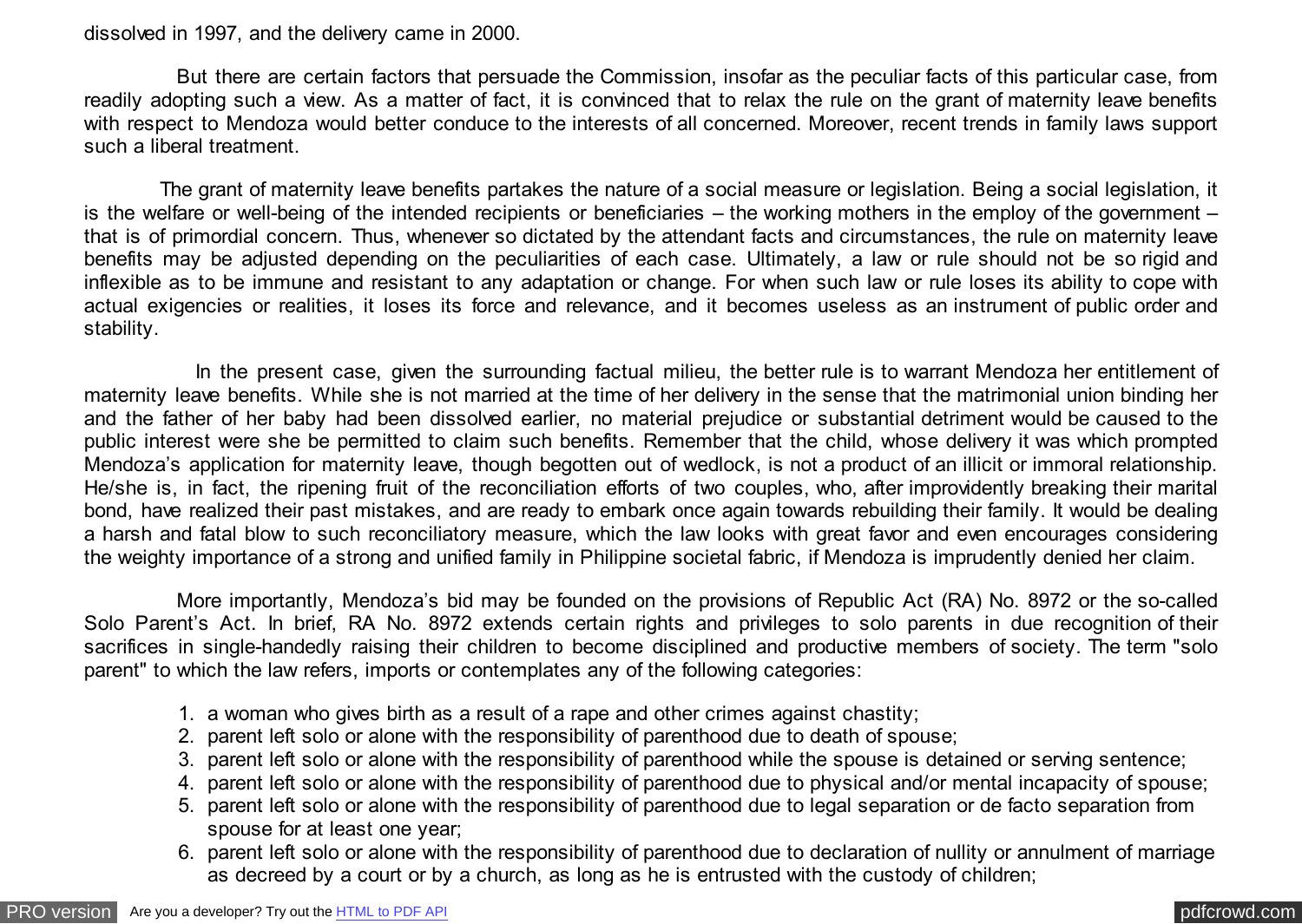- 7. parent left solo or alone with responsibility of parenthood due to abandonment;
- 8. unmarried mother/father who has preferred to keep and rear her/his child/children, instead of having others care for them or give them up to a welfare institution;
- 9. any other person who solely provides parental care and support to a child or children; or
- 10. any family member who assumes the responsibility of head or family, as a result of death, abandonment, disappearance or prolonged absence or the parents or solo parent.

 Mendoza may appropriately fall under item 8 above, considering that at the time she had a childbirth, she was already legally single on account of her marriage annulment.

That being said, what then are the rights and privileges to which she can properly lay claim?

 The Solo Parent's Act does not explicitly contemplate the grant of maternity leave benefits to solo parents. In terms of leave privileges, what it extends is a seven-day paternity leave. This fact notwithstanding, the Commission, in the exercise of its rulemaking powers, deems that the laudable purpose and intent of the law may be better subserved if the same entitlement, i.e., maternity leave, be extended to solo parents. The spirit of the law is to remove the social stigma that has attached to individuals who decide to have a child or children of their own without the benefit of marriage. What better way to achieve or attain this noble purpose than by equalizing their status with that of their married counterparts.

 **WHEREFORE,** the Commission hereby resolves to **GRANT** the appeal of Dr. Amie M. Mendoza for entitlement to maternity leave benefits. Accordingly, the decision of the Civil Service Commission Regional Office No. III is SET ASIDE.

Quezon City, JUL 03 2002

(Signed) **JOSE F. ERESTAIN, JR.** Commissioner

(Signed) **KARINA CONSTANTINO-DAVID** Chairman